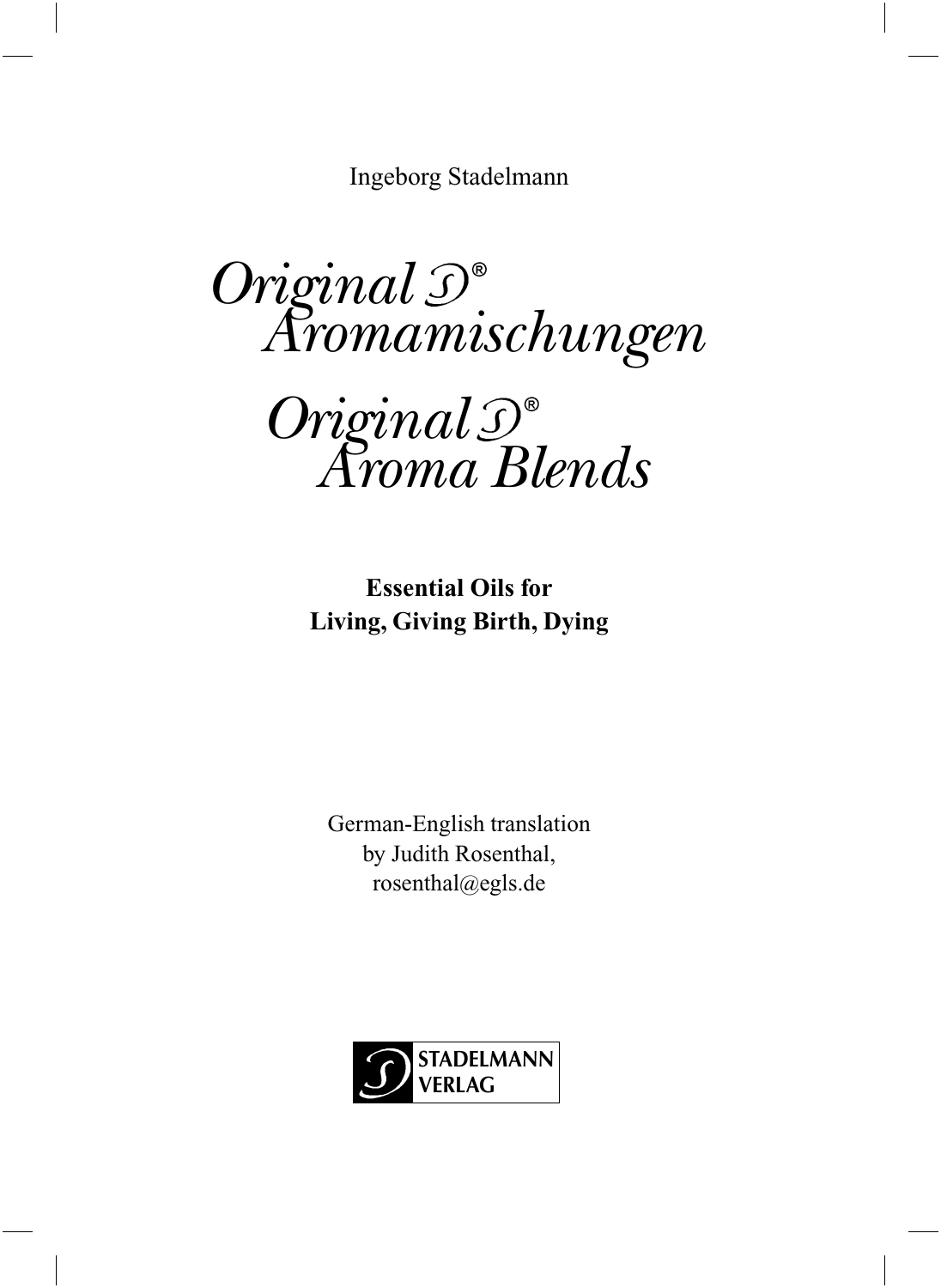### **Contents**

Interesting Facts about Aroma Therapy 3

> *Original Aroma Blends* 11

New *Original Aroma Blends* 89

> Areas of Application 97

Glossary *Original Aromamischungen Original Aroma Blends* German – English / English – German 102

English translation of excerpts from *Bewährte Aromamischungen. Mit ätherischen Ölen leben, gebären, sterben* © 2001 Stadelmann Verlag, ISBN 978-3-9803760-1-3, Stadelmann Verlag, www.stadelmann-verlag.de and *Aromatherapie von der Schwangerschaft bis zur Stillzeit* © 2005 Stadelmann Verlag, ISBN 978-3-9803760-3-7, Stadelmann Verlag, www.stadelmann-verlag.de

Order this excerpt and the *Original*  $\mathcal{D}^*$ *Aromamischungen* from:

<u> Bahnhof-Apotheke </u> Apotheker Dietmar Wolz e.K. 87435 Kempten - Allgäu

Bahnhofstr. 12 · Kotterner Str. 81 Tel. 00 49 (0) 8 31 - 5 22 66 11 Fax 00 49 (0) 8 31 - 5 22 66 26 www.bahnhof-apotheke.de

© 2006 Stadelmann Verlag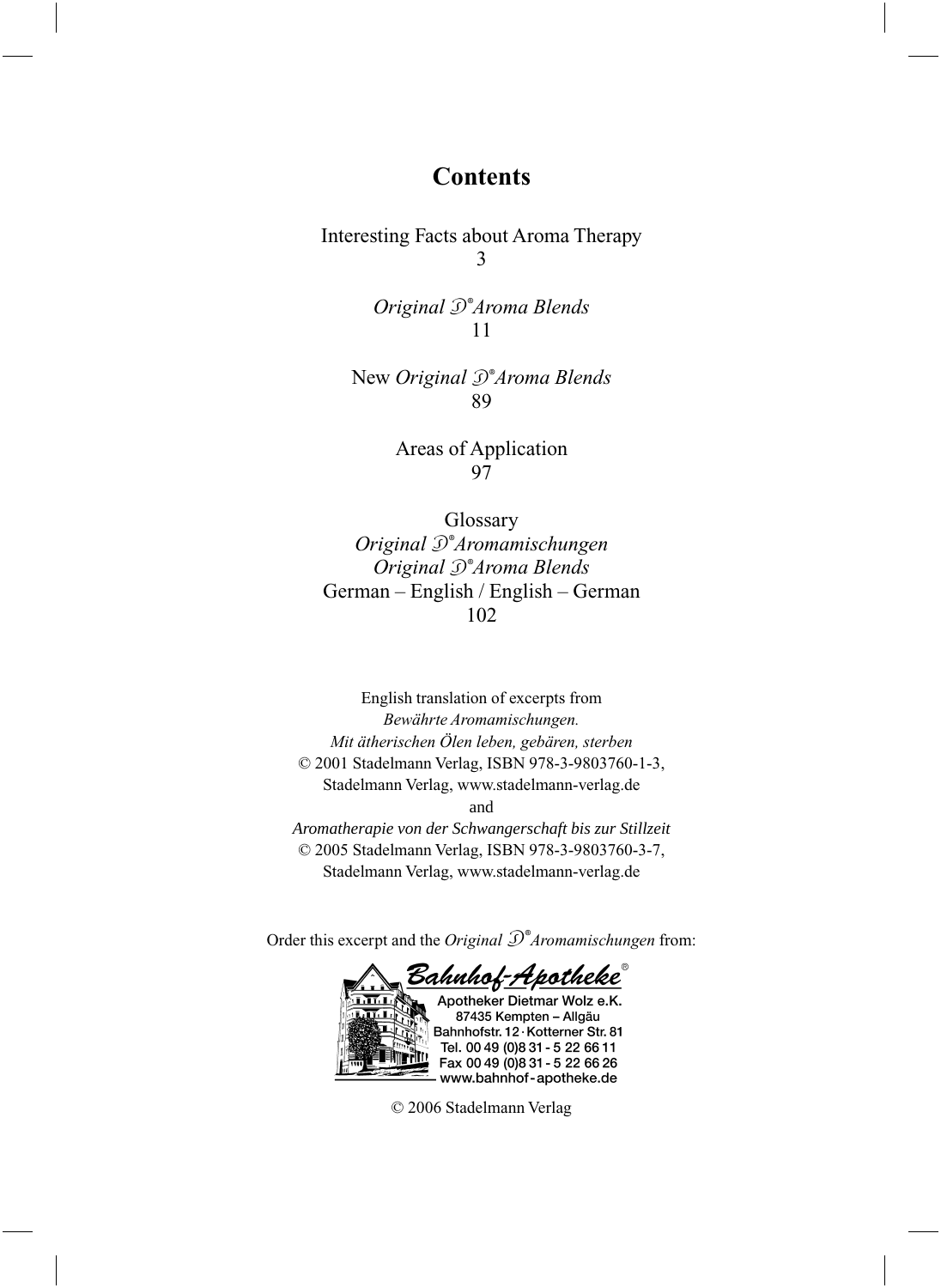# **Damm-Massageöl / Perineum Massage Oil**



*to prepare the perineum for / protect it during childbirth for the care of the perineum following childbirth for the treatment of scars*

**Ingredients:** Clary Sage, Rose, St.-John's-Wort Oil, Wheat-Germ Oil and Evening Primrose Oil

This is a massage oil with a delicately flowery scent which increases the elasticity of the perineum and has an anaesthetizing and slightly warming effect.

Midwives, mothers and many physicians swear by *Perineum Massage Oil*. The application of this aroma blend has saved countless women from having to undergo an episiotomy. "Don't leave the fate of your perineum to the hospital personnel or to chance, take its intactness into your own hands!" This is the message I have been passing on successfully for years. For detailed information on the application of this oil during pregnancy, please refer to my book *Die Hebammen-Sprechstunde* (Consultation with a Midwife) or consult with your midwife. My colleagues will be able to advise you on the use of *Perineum Massage Oil* even in cases of rigid cervix, postterms and during the first stage of birth.

If an episiotomy nevertheless proves necessary during birth, or if the perineum tears, treat the resulting scar with *Perineum Massage Oil* for a while afterward. For years I have also been recommending the use of this oil before the parents' first sexual contact after the birth of their child: It softens the scar tissue and has a generally relaxing effect.

All kinds of scars, no matter how old they are or what caused them, can be made supple and elastic with the help of this oil. Hardened muscles can also be loosened through massage with *Perineum Massage Oil*. This quality has been confirmed to me by masseurs and physical therapists.

Even phimosis operations can be avoided with the regular application of this oil.

### **My recommendation:**

In the case of older scars and scars located outside the mucous membranes, the fragrance of *Perineum Massage Oil* can best be refined with three drops of pure neroli oil or ten drops of neroli 10 % in jojoba wax.